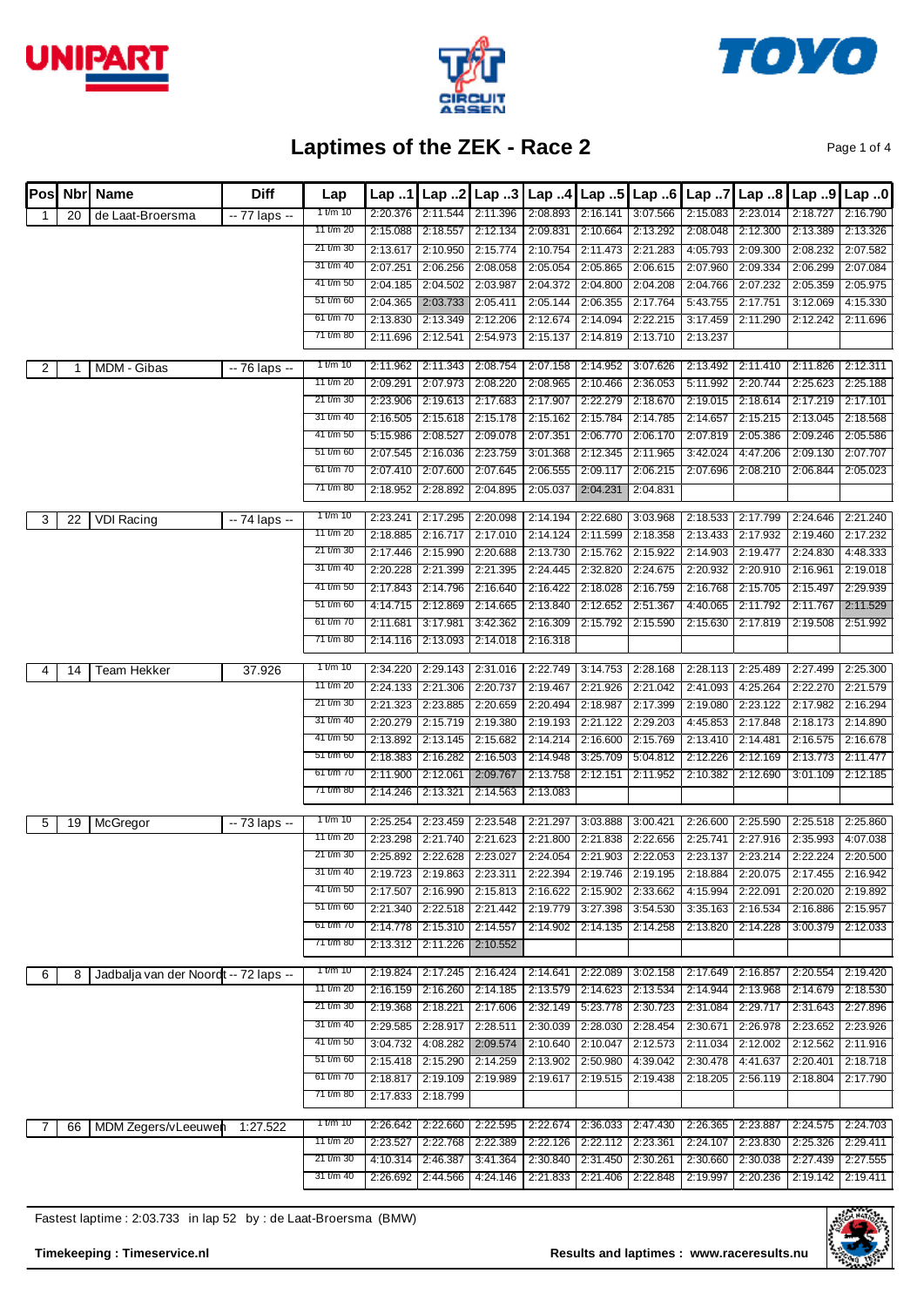





Page 2 of 4

| lPosl |    | Nbr Name               | <b>Diff</b>    | Lap                    | Lap.1                | Lap.2                | Lap.3                | Lap.4                | Lap.5                | Lap.6                | Lap 7                | Lap.8                                                                                     | Lap 9                | Lap.0                |
|-------|----|------------------------|----------------|------------------------|----------------------|----------------------|----------------------|----------------------|----------------------|----------------------|----------------------|-------------------------------------------------------------------------------------------|----------------------|----------------------|
|       |    |                        |                | 41 t/m 50              | 2:19.036             | 2:18.802             | 2:19.107             | 2:18.545             | 2:20.521             | 2:16.662             | 2:18.107             | 2:18.329                                                                                  | 2:20.498             | 2:19.753             |
|       |    |                        |                | 51 t/m 60              | 2:21.713             | 2:21.735             | 2:21.448             | 3:35.369             | 4:29.953             | 2:21.907             | 2:21.131             | 2:21.383                                                                                  | 2:21.083             | 2:19.428             |
|       |    |                        |                | 61 t/m 70<br>71 t/m 80 | 2:19.243             | 2:19.842             | 2:18.290             | 2:19.490             | 2:20.625             | 2:18.397             | 2:33.976             | 2:43.500                                                                                  | 2:17.904             | 2:17.652             |
|       |    |                        |                |                        | 2:17.650             | 2:16.455             |                      |                      |                      |                      |                      |                                                                                           |                      |                      |
| 8     | 76 | Enfant 2 Terribles     | $-71$ laps $-$ | 1 t/m 10               | 2:35.680             | 2:28.044             | 2:26.970             | 2:25.671             | 3:03.178             | 2:29.339             | 2:27.360             | 2:27.521                                                                                  | 2:28.372             | 2:27.424             |
|       |    |                        |                | 11 t/m 20              | 2:25.716             | 2:25.211             | 2:25.177             | 2:26.135             | 2:27.296             | 2:25.977             | 2:30.144             | 2:40.086                                                                                  | 4:09.232             | 2:32.082             |
|       |    |                        |                | 21 t/m 30              | 2:29.011             | 2:28.942             | 2:28.299             | 2:30.804             | 2:28.966             | 2:27.220             | 2:30.658             | 2:30.024                                                                                  | 2:27.870             | 2:28.791             |
|       |    |                        |                | 31 t/m 40              | 2:25.393             | 2:29.320             | 2:33.172             | 2:28.053             | 2:25.153             | 2:43.763             | 3:56.748             | 2:22.054                                                                                  | 2:21.531             | 2:21.543             |
|       |    |                        |                | 41 t/m 50              | 2:19.414             | 2:21.048             | 2:18.823             | 2:19.895             | 2:19.944             | 2:20.217             | 2:19.416             | 2:19.407                                                                                  | 2:23.327             | 2:24.639             |
|       |    |                        |                | 51 t/m 60              | 2:25.674             | 2:24.107             | 2:37.129             | 4:36.645             | 3:46.345             | 2:20.153             | 2:20.625             | 2:20.416                                                                                  | 2:18.880             | 2:17.548             |
|       |    |                        |                | 61 t/m 70              | 2:17.693             | 2:18.297             | 2:17.203             | 2:19.207             | 2:17.929             | 2:18.652             | 2:52.564             | 2:16.774                                                                                  | 2:18.635             | 2:16.906             |
|       |    |                        |                | 71 t/m 80              | 2:15.541             |                      |                      |                      |                      |                      |                      |                                                                                           |                      |                      |
|       |    |                        |                | 1 t/m 10               |                      | 2:29.932             | 3:08.755             | 2:53.944             | 2:34.729             | 2:32.998             | 2:33.863             | 2:30.860                                                                                  | 2:27.668             | 2:27.623             |
| 9     | 6  | Jadbalja-1             | -- 70 laps --  | 11 t/m 20              | 2:30.570<br>2:24.239 | 2:21.601             | 2:21.386             | 2:20.653             | 2:27.000             | 2:31.435             | 2:37.901             | 4:31.802                                                                                  | 2:21.961             | 2:21.072             |
|       |    |                        |                | 21 t/m 30              | 2:21.795             | 2:21.634             | 2:23.698             | 2:31.034             | 2:23.247             | 2:45.946             | 2:19.248             | 2:20.763                                                                                  | 2:21.794             | 2:27.763             |
|       |    |                        |                | 31 t/m 40              | 2:26.470             | 2:21.070             | 2:18.703             | 2:34.605             | 4:10.355             | 2:20.378             | 2:19.765             | 2:18.171                                                                                  | 2:21.254             | 2:19.080             |
|       |    |                        |                | 41 t/m 50              | 2:20.945             | 2:17.928             | 2:16.884             | 2:19.530             | 2:17.975             | 2:17.914             | 2:16.046             | 2:19.082                                                                                  | 2:19.713             | 2:18.714             |
|       |    |                        |                | 51 t/m 60              | 2:19.116             | 3:18.225             | 5:06.412             | 2:15.752             | 2:14.986             | 2:15.532             | 2:14.162             | 2:13.685                                                                                  | 2:15.609             | 2:16.371             |
|       |    |                        |                | 61 t/m 70              | 2:14.259             | 2:14.740             | 2:15.334             | 2:14.978             | 2:14.427             | 2:43.377             | 2:15.599             | 2:14.495                                                                                  | 2:13.450             | 2:13.382             |
|       |    |                        |                |                        |                      |                      |                      |                      |                      |                      |                      |                                                                                           |                      |                      |
| 10    | 79 | van de Ven-Trumpi      | 12.991         | 1 t/m 10               | 2:35.409             | 2:31.621             | 2:34.573             | 2:31.028             | 3:13.929             | 2:32.243             | 2:32.369             | 2:31.686                                                                                  | 2:31.522             | 2:29.700             |
|       |    |                        |                | 11 t/m 20              | 2:28.808             | 2:27.536             | 2:28.796             | 2:28.499             | 2:26.555             | 2:26.656             | 2:44.328             | 4:25.265                                                                                  | 2:38.667             | 2:36.579             |
|       |    |                        |                | 21 t/m 30              | 2:34.460             | 2:34.099             | 2:37.871             | 2:33.254             | 2:31.742             | 2:32.349             | 2:31.525             | 2:30.018                                                                                  | 2:33.788             | 2:33.946             |
|       |    |                        |                | 31 t/m 40              | 2:32.255             | 2:51.946             | 3:36.876             | 2:26.199             | 2:25.458             | 2:25.405             | 2:23.813             | 2:23.095                                                                                  | 2:22.651             | 2:23.346             |
|       |    |                        |                | 41 t/m 50              | 2:23.340             | 2:23.580             | 2:23.330             | 2:22.848             | 2:25.199             | 2:21.549             | 2:21.826             | 2:24.889                                                                                  | 2:25.030             | 2:26.835             |
|       |    |                        |                | 51 t/m 60              | 2:27.052             | 2:31.821             | 4:31.167             | 3:27.413             | 2:21.721             | 2:20.172             | 2:19.836             | 2:19.546                                                                                  | 2:19.334             | 2:17.943             |
|       |    |                        |                | 61 t/m 70              | 2:19.307             | 2:18.525             | 2:17.950             | 2:18.594             | 2:19.206             | 3:02.184             | 2:19.466             | 2:19.835                                                                                  | 2:18.522             | 2:15.932             |
| 11    | 99 | <b>IKDB Motorsport</b> | 21.574         | 1 t/m 10               | 2:31.797             | 2:33.725             | 2:28.644             | 2:28.002             | 3:15.369             | 2:33.967             | 2:33.191             | 2:30.551                                                                                  | 2:29.954             | 2:30.914             |
|       |    |                        |                | 11 t/m 20              | 2:28.954             | 2:27.935             | 2:26.374             | 2:27.390             | 2:26.667             | 2:26.771             | 2:48.757             | 3:50.441                                                                                  | 2:34.292             | 2:35.900             |
|       |    |                        |                | 21 t/m 30              | 2:31.150             | 2:29.538             | 2:28.504             | 2:28.515             | 2:29.957             | 2:28.116             | 2:31.154             | 2:26.189                                                                                  | 2:30.438             | 2:27.397             |
|       |    |                        |                | 31 t/m 40              | 2:26.321             | 2:27.941             | 2:27.412             | 2:42.830             | 4:34.277             | 2:26.381             | 2:23.622             | 2:23.325                                                                                  | 2:22.890             | 2:24.662             |
|       |    |                        |                | 41 t/m 50              | 2:24.035             | 2:23.533             | 2:24.357             | 2:22.433             | 2:23.257             | 2:23.571             | 2:23.879             | 2:25.992                                                                                  | 2:26.025             | 2:27.728             |
|       |    |                        |                | 51 t/m 60              | 2:26.831             | 2:26.663             | 4:05.703             | 3:58.543             | 2:25.260             | 2:24.885             | 2:23.975             | 2:22.573                                                                                  | 2:22.959             | 2:21.650             |
|       |    |                        |                | 61 t/m 70              | 2:20.640             | 2:22.684             | 2:21.471             | 2:19.462             | 2:19.731             | 3:01.847             | 2:20.049             | 2:22.728                                                                                  | 2:20.727             | 2:24.897             |
|       |    |                        |                |                        |                      |                      |                      |                      |                      |                      |                      |                                                                                           |                      |                      |
| 12    | 13 | Topper Team            | 22.365         | 1 t/m 10               | 2:36.676             | 2:35.527             | 2:33.552             |                      | 2:31.012 3:19.673    | 2:37.551             | 2:39.149             | 2:34.589                                                                                  | 2:36.374             | 2:34.352             |
|       |    |                        |                | 11 t/m 20<br>21 t/m 30 |                      |                      |                      |                      |                      |                      |                      | 2:31.846 2:32.117 2:42.229 3:45.720 2:29.114 2:27.964 2:30.437 2:29.869 2:29.266 2:28.370 |                      |                      |
|       |    |                        |                | 31 t/m 40              | 2:26.007             | 2:26.694             | 2:26.626             | 2:28.190<br>2:24.101 | 2:27.351             | 2:27.770             | 2:26.468             | 2:25.628                                                                                  | 2:24.655             | 2:24.736             |
|       |    |                        |                | 41 t/m 50              | 2:24.983<br>2:21.213 | 2:25.396<br>2:31.066 | 2:26.036<br>4:49.747 | 2:27.294             | 2:25.153<br>2:27.245 | 2:24.026<br>2:26.555 | 2:26.824<br>2:26.709 | 2:22.409<br>2:29.769                                                                      | 2:22.663<br>2:30.440 | 2:21.362<br>2:29.194 |
|       |    |                        |                | 51 t/m 60              | 2:28.293             | 2:33.733             | 4:31.209             | 3:42.818             | 2:21.003             | 2:19.990             | 2:20.888             | 2:19.857                                                                                  | 2:18.297             | 2:18.702             |
|       |    |                        |                | 61 t/m 70              | 2:17.546             | 2:17.108             | 2:17.535             | 2:18.158             | 2:18.568             | 3:02.145             | 2:18.723             | 2:29.854                                                                                  | 2:16.569             | 2:18.167             |
|       |    |                        |                |                        |                      |                      |                      |                      |                      |                      |                      |                                                                                           |                      |                      |
| 13    | 59 | <b>Tripod Racing</b>   | -- 69 laps --  | 1 t/m 10               | 2:35.235             | 2:32.543             | 2:32.743             | 2:30.949             | 3:14.846             | 2:31.093             | 2:31.549             | 2:31.694                                                                                  | 2:31.679             | 2:29.884             |
|       |    |                        |                | 11 t/m 20              | 2:28.463             | 2:27.498             | 2:25.693             | 3:18.607             | 6:35.507             | 2:36.156             | 2:35.254             | 2:32.815                                                                                  | 2:34.029             | 2:28.110             |
|       |    |                        |                | 21 t/m 30              | 2:36.550             | 2:29.292             | 2:28.385             | 2:30.160             | 2:29.080             | 2:31.789             | 2:30.059             | 2:29.955                                                                                  | 2:28.304             | 2:30.213             |
|       |    |                        |                | 31 t/m 40              | 2:27.853             | 2:28.789             | 2:25.694             | 2:27.132             | 2:28.017             | 2:23.582             | 2:36.533             | 3:58.357                                                                                  | 2:23.281             | 2:22.401             |
|       |    |                        |                | 41 t/m 50              | 2:21.647             | 2:20.992             | 2:20.764             | 2:20.248             | 2:19.252             | 2:19.379             | 2:22.376             | 2:23.073                                                                                  | 2:25.104             | 2:27.382             |
|       |    |                        |                | 51 t/m 60              | 2:36.908             | 4:35.076             | 4:04.997             | 2:22.391             | 2:21.905             | 2:22.236             | 2:21.099             | 2:19.692                                                                                  | 2:19.604             | 2:19.500             |
|       |    |                        |                | 61 t/m 70              | 2:19.104             | 2:19.315             | 2:19.270             | 2:16.802             | 2:59.819             | 2:17.026             | 2:17.122             | 2:16.147                                                                                  | 2:15.171             |                      |
| 14    | 97 | Divitec 3              | 10.554         | 1 t/m 10               | 2:32.717             | 2:34.874             | 2:33.862             | 2:32.314             | 3:16.222             | 2:35.479             | 2:34.271             | 2:31.660                                                                                  | 2:32.075             | 3:13.231             |
|       |    |                        |                | 11 t/m 20              | 3:47.609             | 2:30.925             | 2:29.057             | 2:27.316             | 2:27.971             | 2:30.148             | 2:39.424             | 2:33.083                                                                                  | 2:32.825             | 2:36.679             |
|       |    |                        |                | 21 t/m 30              | 2:29.733             | 2:29.569             | 2:31.879             | 2:28.143             | 2:29.238             | 2:28.922             | 2:30.108             | 2:27.134                                                                                  | 2:36.405             | 2:31.697             |
|       |    |                        |                | 31 t/m 40              | 2:29.269             | 2:28.991             | 2:44.822             | 4:56.713             | 2:40.288             | 2:33.659             | 2:33.767             | 2:30.236                                                                                  | 2:32.491             | 2:31.661             |
|       |    |                        |                |                        |                      |                      |                      |                      |                      |                      |                      |                                                                                           |                      |                      |

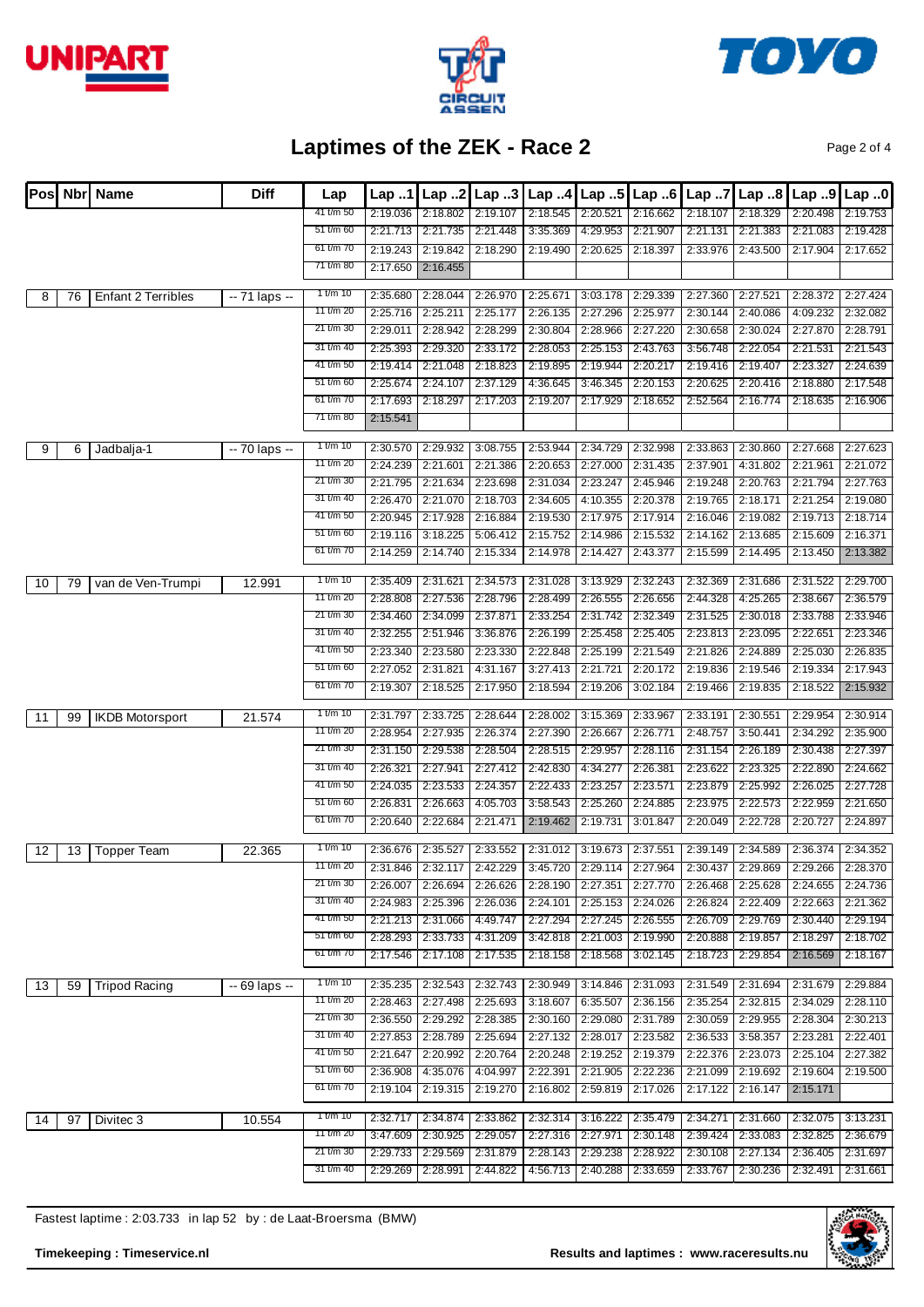





Page 3 of 4

| IPosl |     | <b>Nbrl Name</b>        | <b>Diff</b>    | Lap        | Lap.1    | Lap.2             | Lap.3     | Lap.4     | Lap 5    | Lap.6                                                                                     | Lap 7    | Lap.8    | Lap 9               | Lap 0    |
|-------|-----|-------------------------|----------------|------------|----------|-------------------|-----------|-----------|----------|-------------------------------------------------------------------------------------------|----------|----------|---------------------|----------|
|       |     |                         |                | 41 t/m 50  | 2:33.570 | 2:29.917          | 2:30.803  | 2:30.336  | 2:28.193 | 2:27.279                                                                                  | 2:30.920 | 2:30.315 | 2:29.109            | 2:30.122 |
|       |     |                         |                | 51 t/m 60  | 3:17.244 | 4:55.465          | 2:23.574  | 2:22.715  | 2:22.071 | 2:21.873                                                                                  | 2:21.928 | 2:21.486 | 2:22.736            | 2:20.085 |
|       |     |                         |                | 61 t/m 70  | 2:19.550 | 2:19.613          | 2:19.996  | 2:19.581  | 2:51.657 | 2:17.978                                                                                  | 2:18.821 | 2:18.024 | 2:17.969            |          |
| 15    | 11  | <b>Hotspring Racing</b> | 1:08.905       | 1 t/m 10   | 2:34.915 | 2:26.905          | 2:32.810  | 2:25.600  | 3:11.112 | 2:26.743                                                                                  | 2:26.386 | 2:25.660 | 2:28.660            | 2:23.451 |
|       |     |                         |                | 11 t/m 20  | 2:18.879 | 2:19.869          | 2:20.522  | 2:16.748  | 2:15.017 | 2:18.077                                                                                  | 2:17.052 | 2:20.810 | 2:22.748            | 2:23.953 |
|       |     |                         |                | 21 t/m 30  | 2:20.391 | 2:23.577          | 2:21.953  | 2:18.005  | 2:18.011 | 2:19.963                                                                                  | 2:28.290 | 4:49.874 | 2:21.849            | 2:21.300 |
|       |     |                         |                | 31 t/m 40  | 2:20.777 | 2:22.889          | 2:21.917  | 2:23.997  | 2:21.974 | 2:20.117                                                                                  | 2:21.938 | 2:21.225 | 2:18.471            | 2:17.019 |
|       |     |                         |                | 41 t/m 50  | 2:15.905 | 2:13.797          | 2:16.069  | 2:16.161  | 2:18.464 | 2:16.824                                                                                  | 2:16.476 | 2:31.635 | 4:15.713            | 2:16.196 |
|       |     |                         |                | 51 t/m 60  | 2:16.955 | 2:16.334          | 2:17.115  | 9:48.861  | 9:18.363 | 2:14.444                                                                                  | 2:16.480 | 2:14.814 | 2:15.452            | 2:13.388 |
|       |     |                         |                | 61 t/m 70  | 2:14.224 | 2:15.105          | 2:12.016  | 2:57.979  | 2:11.682 | 2:10.921                                                                                  | 2:11.882 | 2:11.069 | 2:12.294            |          |
| 16    | 87  | Intuix                  | $-68$ laps $-$ | 1 t/m 10   | 2:39.860 | 2:34.593          | 2:34.117  | 2:32.303  | 3:11.631 | 2:36.704                                                                                  | 2:34.434 | 2:35.523 | 2:35.338            | 2:33.188 |
|       |     |                         |                | 11 t/m 20  | 2:32.152 | 2:30.928          | 2:30.583  | 2:29.065  | 2:31.040 | 2:32.224                                                                                  | 2:35.893 | 2:32.920 | 2:33.423            | 2:32.265 |
|       |     |                         |                | 21 t/m 30  | 2:31.488 | 2:33.105          | 2:41.112  | 4:47.431  | 2:42.850 | 2:40.323                                                                                  | 2:32.556 | 2:35.010 | 2:35.052            | 2:33.787 |
|       |     |                         |                | 31 t/m 40  | 2:36.048 | 2:32.130          | 2:31.022  | 2:30.761  | 2:30.233 | 2:32.144                                                                                  | 2:30.978 | 2:49.167 | 4:07.617            | 2:33.663 |
|       |     |                         |                | 41 t/m 50  | 2:28.931 | 2:27.910          | 2:24.618  | 2:26.024  | 2:25.853 | 2:24.558                                                                                  | 2:28.134 | 2:26.924 | 2:26.943            | 2:29.218 |
|       |     |                         |                | 51 t/m 60  | 4:58.666 | 4:05.247          | 2:31.163  | 2:29.458  | 2:29.941 | 2:25.308                                                                                  | 2:27.170 | 2:27.732 | 2:28.790            | 2:26.306 |
|       |     |                         |                | 61 t/m 70  | 2:24.955 | 2:29.436          | 2:27.781  | 3:01.037  | 2:27.298 | 2:23.569                                                                                  | 2:25.024 | 2:25.053 |                     |          |
|       |     |                         |                |            |          |                   |           |           |          |                                                                                           |          |          |                     |          |
| 17    |     | Jadbalja-2              | $-67$ laps $-$ | 1 t/m 10   | 2:34.906 | 2:32.786          | 2:32.359  | 2:31.489  | 3:13.623 | 2:41.300                                                                                  | 2:33.554 | 2:33.948 | 2:33.107            | 2:30.900 |
|       |     |                         |                | 11 t/m 20  | 2:27.697 | 2:27.742          | 2:27.465  | 2:27.980  | 2:26.978 | 2:45.101                                                                                  | 4:24.782 | 2:32.480 | 2:33.179            | 2:31.055 |
|       |     |                         |                | 21 t/m 30  | 2:26.025 | 2:21.908          | 2:59.837  | 11:32.636 | 2:25.989 | 2:25.799                                                                                  | 2:25.298 | 2:26.944 | 2:22.853            | 2:31.822 |
|       |     |                         |                | 31 t/m 40  | 3:57.537 | 2:24.265          | 2:20.754  | 2:19.275  | 2:21.519 | 2:19.378                                                                                  | 2:18.996 | 2:17.130 | 2:18.827            | 2:18.410 |
|       |     |                         |                | 41 t/m 50  | 2:16.576 | 2:16.898          | 2:16.927  | 2:17.094  | 2:17.775 | 2:19.205                                                                                  | 2:33.579 | 3:54.560 | 3:38.653            | 4:21.224 |
|       |     |                         |                | 51 t/m 60  | 2:17.162 | 2:17.012          | 2:15.446  | 2:23.491  | 2:14.892 | 2:15.163                                                                                  | 2:14.336 | 2:13.935 | 2:12.427            | 2:13.418 |
|       |     |                         |                | 61 t/m 70  | 2:13.483 | 2:12.934          | 2:56.592  | 2:16.226  | 2:14.174 | 2:12.073                                                                                  | 2:14.203 |          |                     |          |
| 18    | 74  | <b>MDM PT2/ATP</b>      | $-66$ laps $-$ | 1 t/m 10   | 2:36.166 | 2:33.083          | 2:30.845  | 2:29.079  | 3:21.169 | 2:32.347                                                                                  | 2:37.419 | 2:33.155 | 2:30.989            | 2:32.160 |
|       |     |                         |                | 11 t/m 20  | 2:29.315 | 2:27.449          | 2:24.757  | 2:24.706  | 2:26.707 | 2:29.878                                                                                  | 2:47.276 | 4:38.043 | 2:40.126            | 2:36.341 |
|       |     |                         |                | 21 t/m 30  | 2:41.557 | 2:32.774          | 3:05.347  | 2:41.899  | 3:04.971 | 6:02.653                                                                                  | 2:39.082 | 2:41.741 | 4:54.751            | 2:34.430 |
|       |     |                         |                | 31 t/m 40  | 2:30.662 | 2:29.688          | 2:29.837  | 2:29.099  | 2:26.485 | 2:45.990                                                                                  | 4:26.124 | 2:25.305 | 2:22.389            | 2:22.599 |
|       |     |                         |                | 41 t/m 50  | 2:22.874 | 2:22.613          | 2:23.143  | 2:23.723  | 2:23.966 | 2:24.531                                                                                  | 2:23.437 | 2:24.900 | 3:43.865            | 3:38.689 |
|       |     |                         |                | 51 t/m 60  | 2:22.851 | 2:21.857          | 2:39.544  | 3:49.379  | 2:19.624 | 2:19.977                                                                                  | 2:18.915 | 2:18.768 | 2:18.301            | 2:17.795 |
|       |     |                         |                | 61 t/m 70  | 2:18.152 | 2:59.262          | 2:17.959  | 2:16.389  | 2:16.338 | 2:15.607                                                                                  |          |          |                     |          |
|       |     |                         | $-64$ laps $-$ | 1 t/m $10$ | 2:41.475 | 2:44.501          | 2:46.247  | 2:51.916  | 3:19.346 | 2:50.904                                                                                  | 2:50.945 | 2:52.392 | 2:47.438            | 2:45.647 |
| 19    | 81  | Ekris 1                 |                | 11 t/m 20  | 2:44.395 | 2:40.435          | 2:40.269  | 3:00.536  | 5:16.250 | 2:51.310                                                                                  | 2:48.762 | 2:55.967 | 2:50.415            | 2:45.833 |
|       |     |                         |                | 21 t/m 30  | 2:45.102 | 2:46.627          | 2:44.968  | 2:47.896  | 2:42.392 | 2:43.256                                                                                  | 2:40.050 | 2:42.885 | 2:50.727            | 2:43.409 |
|       |     |                         |                | 31 t/m 40  |          |                   |           |           |          | 2:53.810 3:47.236 2:38.166 2:36.809 2:36.697 2:38.526 2:34.960 2:36.818 2:33.349 2:35.848 |          |          |                     |          |
|       |     |                         |                | 41 t/m 50  | 2:33.191 | 2:32.567          | 2:31.881  | 2:34.191  | 2:33.369 | 2:35.822                                                                                  | 2:37.904 | 4:35.492 | 5:11.966            | 2:36.890 |
|       |     |                         |                | 51 t/m 60  | 2:33.585 | 2:35.633          | 2:33.739  | 2:32.839  | 2:34.782 | 2:35.094                                                                                  | 2:33.080 | 2:34.382 | 2:31.761            | 3:09.244 |
|       |     |                         |                | 61 t/m 70  | 2:28.733 | 2:28.886          | 2:29.230  | 2:24.214  |          |                                                                                           |          |          |                     |          |
|       |     |                         |                | 1 t/m 10   | 2:36.332 | 2:31.913          | 2:31.575  | 2:30.016  | 3:16.656 | 2:34.951                                                                                  | 2:38.747 | 5:04.643 | 2:32.461            | 2:32.372 |
| 20    | 397 | Swindak 2               | $-57$ laps $-$ | 11 t/m 20  | 2:29.902 | 2:31.242          | 2:28.896  | 2:27.502  | 2:30.764 | 2:30.515                                                                                  | 2:30.913 | 8:52.295 | 12:57.062           | 2:28.847 |
|       |     |                         |                | 21 t/m 30  | 2:28.069 | 2:27.166          | 2:26.944  | 2:30.160  | 2:29.229 | 2:27.262                                                                                  | 2:25.485 | 2:49.161 | 14:55.866           | 2:26.846 |
|       |     |                         |                | 31 t/m 40  | 2:24.784 | 2:23.517          | 2:25.568  | 2:26.470  | 2:27.073 | 2:27.382                                                                                  | 3:36.261 | 4:20.986 | 2:28.964            | 4:39.542 |
|       |     |                         |                | 41 t/m 50  | 3:05.697 | 2:24.328          | 2:25.404  | 2:23.991  | 2:25.583 | 2:24.915                                                                                  | 2:24.776 | 2:21.123 | 2:21.064            | 2:20.167 |
|       |     |                         |                | 51 t/m 60  | 2:19.867 | 2:20.721          | 3:04.844  | 2:24.745  | 2:18.382 | 2:17.589                                                                                  | 2:19.736 |          |                     |          |
|       |     |                         |                |            |          |                   |           |           |          |                                                                                           |          |          |                     |          |
| 21    | 80  | Divitec 1               | $-51$ laps $-$ | 1 t/m $10$ |          | 2:40.018 2:31.603 | 2:31.495  | 2:29.002  | 3:20.507 | 2:32.868                                                                                  | 2:36.853 | 2:34.837 | 2:41.465            | 2:32.067 |
|       |     |                         |                | 11 t/m 20  | 2:46.191 | 4:24.238          | 47:52.117 | 2:34.775  | 2:34.068 | 2:30.597                                                                                  | 2:29.594 | 2:30.616 | 2:28.449            | 2:26.473 |
|       |     |                         |                | 21 t/m 30  | 2:26.338 | 2:24.603          | 2:29.483  | 2:28.702  | 2:26.480 | 2:24.241                                                                                  | 2:26.801 | 2:25.152 | 2:24.563            | 2:29.797 |
|       |     |                         |                | 31 t/m 40  | 2:29.090 | 2:28.440          | 2:46.693  | 6:22.937  | 3:07.158 | 2:29.648                                                                                  | 2:26.650 | 2:25.958 | 2:23.959            | 2:21.291 |
|       |     |                         |                | 41 t/m 50  | 2:22.150 | 2:19.727          | 2:22.091  | 2:19.251  | 2:19.962 | 2:20.173                                                                                  | 3:03.053 | 2:24.040 | 2:22.048            | 2:19.903 |
|       |     |                         |                | 51 t/m 60  | 2:20.928 |                   |           |           |          |                                                                                           |          |          |                     |          |
| 22    | 21  | Coronel                 | -- 42 laps --  | 1 t/m $10$ |          |                   |           |           |          | 2:25.774 2:22.907 2:22.686 2:20.873 2:32.538 2:57.314 2:24.976 2:24.336                   |          |          | $2:24.161$ 2:23.531 |          |
|       |     |                         |                |            |          |                   |           |           |          |                                                                                           |          |          |                     |          |